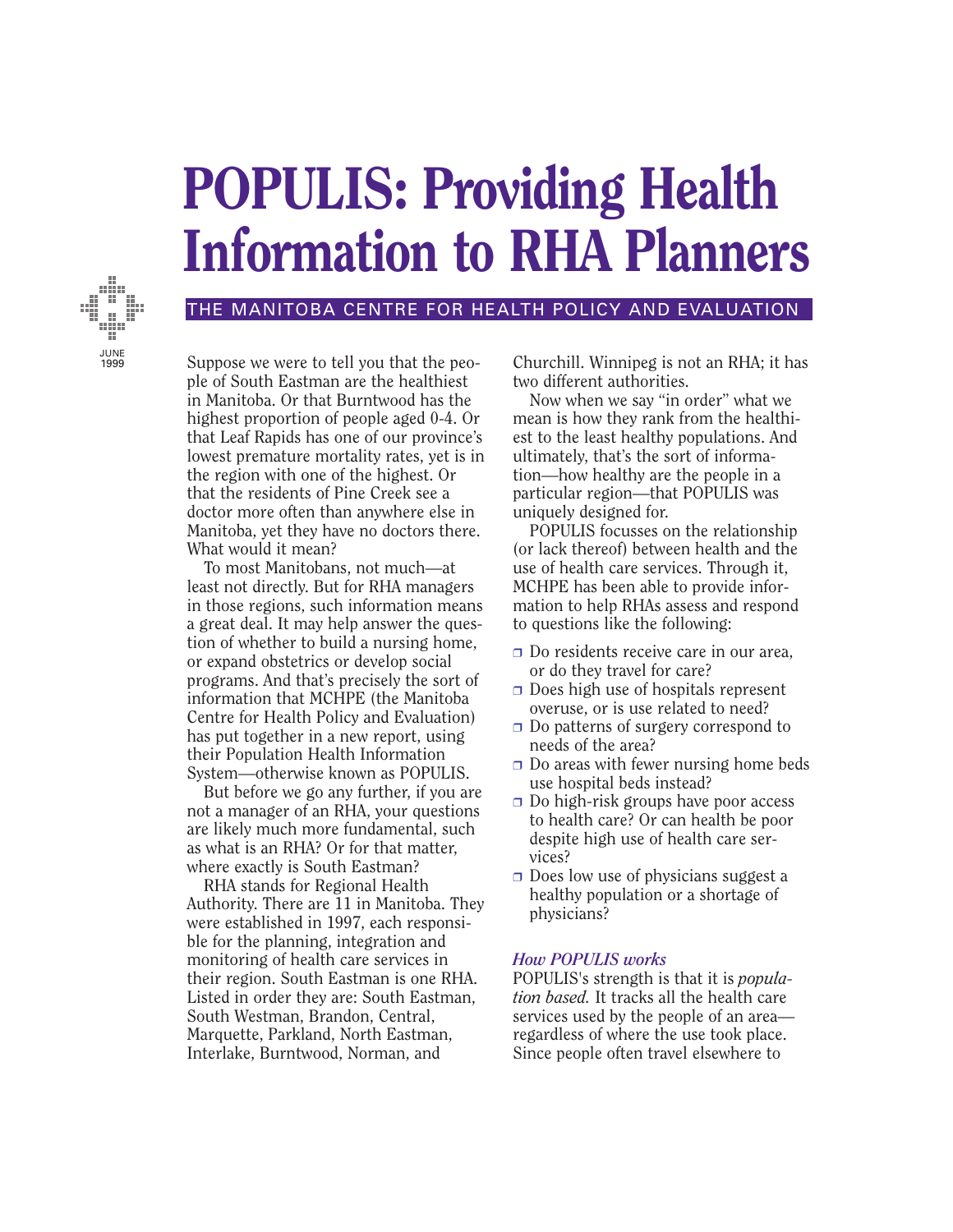access health care services (remember Pine Creek with no doctors), especially in rural areas, this makes POPULIS particularly useful to RHAs. This is unlike other reporting methods that focus not on the people, but on the health care services themselves.

To illustrate this population-based difference, let's look at an example using Parkland RHA. There are no hip replacements performed in Parkland; most residents travel to Brandon or Winnipeg for hip surgery. So if you were a health care planner in the region, what information would be more useful to you: that there were no hip replacements performed in Parkland? Or, as POPULIS would report, that Parkland residents had more hip replacements per capita than the provincial average? (And if you want to know where, POPULIS tells you that too.)

| 1. Premature Mortality Rates<br><b>Manitoba RHAs and Winnipeg</b> |   |  |   |  |   |
|-------------------------------------------------------------------|---|--|---|--|---|
| <b>SOUTH EASTMAN</b>                                              |   |  |   |  |   |
| <b>SOUTH WESTMAN</b>                                              |   |  |   |  |   |
| <b>BRANDON</b>                                                    |   |  |   |  |   |
| <b>CENTRAL</b>                                                    |   |  |   |  |   |
| <b>MARQUETTE</b>                                                  |   |  |   |  |   |
| <b>PARKLAND</b>                                                   |   |  |   |  |   |
| <b>WINNIPEG</b>                                                   |   |  |   |  |   |
| <b>NORTH EASTMAN</b>                                              |   |  |   |  |   |
| <b>INTERLAKE</b>                                                  |   |  |   |  |   |
| <b>BURNTWOOD</b>                                                  |   |  |   |  |   |
| <b>NORMAN</b>                                                     |   |  |   |  |   |
| <b>CHURCHILL</b>                                                  |   |  |   |  |   |
|                                                                   |   |  |   |  |   |
| <b>WINNIPEG</b>                                                   |   |  |   |  |   |
| <b>NON-WINNIPEG</b>                                               |   |  |   |  |   |
| <b>MANITOBA</b>                                                   |   |  |   |  |   |
| $\overline{2}$                                                    | 3 |  | 5 |  | 6 |
| Age/sex adjusted deaths per 1000 residents age 0-74               |   |  |   |  |   |

Another advantage of POPULIS is that its rates are age/sex-adjusted. What this means is regardless of the population make-up of the various RHAs—proportionately more men? more women? more young? more old?— POPULIS makes essentially an "all things being equal" comparison. So an RHA with, say, a large proportion of elderly residents could have a crude (unadjusted) hospitalization rate above the provincial rate, but an age-adjusted rate that is below it.

#### *A Focus on Health*

So what makes us say South Eastman is the healthiest RHA? Well, three things mainly, but the key measure used is PMR—Premature Mortality Rate or death before age 75 (Fig.1). PMR is a widely used measure of health because populations with higher rates also report more sickness and more symptoms of illness. The healthiness ranking mentioned earlier is based on this most important measure. All figures in the report list RHAs in that same order.

Along with PMR, there are two other key measures that help give a more complete health picture. One of them is Socioeconomic Status; simply put: the poorer and less educated you are, the sicker you are likely to be, and the greater your need for health care. So for each RHA, we provide census information on influences like: unemployment, education, percentage of single mothers, and housing costs.

The other important measure of "healthiness" included in our report is life expectancy. Where people live longer, it follows that their health is generally better. So one of the things that makes, for example, South Westman one of the healthiest RHAs is its relatively high life expectancy—in fact the highest for Manitoba males.

Health status, then, is the focal point of our report. The report begins by informing RHAs how relatively healthy they are. That is, how the health of their residents compares to that of other RHAs.

## *Relating Health to Health Care*

The report also provides decision-makers with a great deal of data about health care services in their RHAs. Indicators such as: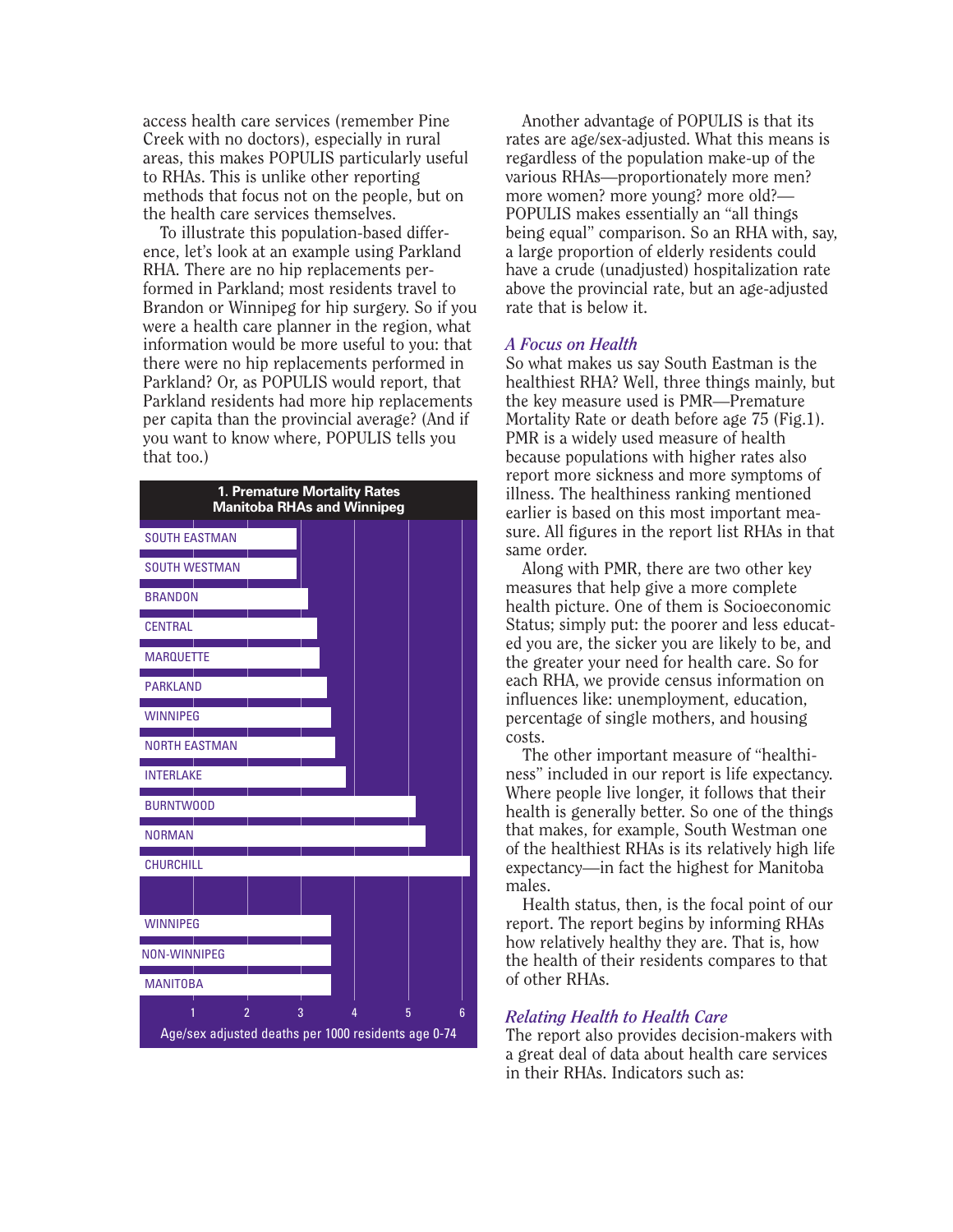- ❒ Preventive care, including immunization for children and mammography screening for women
- ❒ Aspects of physician service use: in-area supply, visits, consultations, provider type (GP/FP vs specialist) and location of visits (in/out of region)
- ❒ Acute care hospitals: bed supply, admissions and days, location of hospitalizations
- ❒ Long term care: supply and use of personal care (nursing) homes, days of chronic care (45 or more days in hospital)
- ❒ Access to high profile procedures, such as specialized cardiac and orthopedic procedures or cataract surgery

With this information, comparisons can be made not only between RHAs, but also within them. Each is subdivided into 2 to 8 smaller PSAs (physician service areas): communities in which physicians practice, plus the smaller nearby towns and districts whose residents seek care from these physicians (Fig. 2 and 3). Just because a region is "healthy" doesn't mean all the communities within it are healthy. This enables RHAs to pinpoint areas, targeting possible concerns and/or possible solutions.

For example, Burntwood planners might say, "compared to other RHAs, our residents have poorer health; yet within our region we have Leaf Rapids, one of the healthiest PSAs in Manitoba. So what can be learned from that area? Is it healthy because employment is high? Or because preventive programs like immunization are working? What would benefit other areas?"

To further define the health and health care picture, most figures also include a provincial rate, a Winnipeg rate, and a non-Winnipeg rate (RHA average). In addition, RHA Profiles individual graphs of each RHA—compare their health and supply/use of health care services to a *rural average*. This is different than the other rates because it does not include Winnipeg or Brandon—which drive the provincial rate—or Churchill, where data are incomplete.

#### *How RHAs might use this information*

Most of the information in this report has been generated from 1995/1996 and 1996/1997 records, a point just prior to when the RHAs were formed. Therefore, it offers a baseline assessment before RHAs made changes to their health care delivery system, and a reference point against which future policy or program decisions can be measured.

MCHPE has not focussed on providing a detailed understanding of the data. We believe that much of this interpretation should come from the RHAs themselves, based on their



*Health can be poor despite high use of health care services*